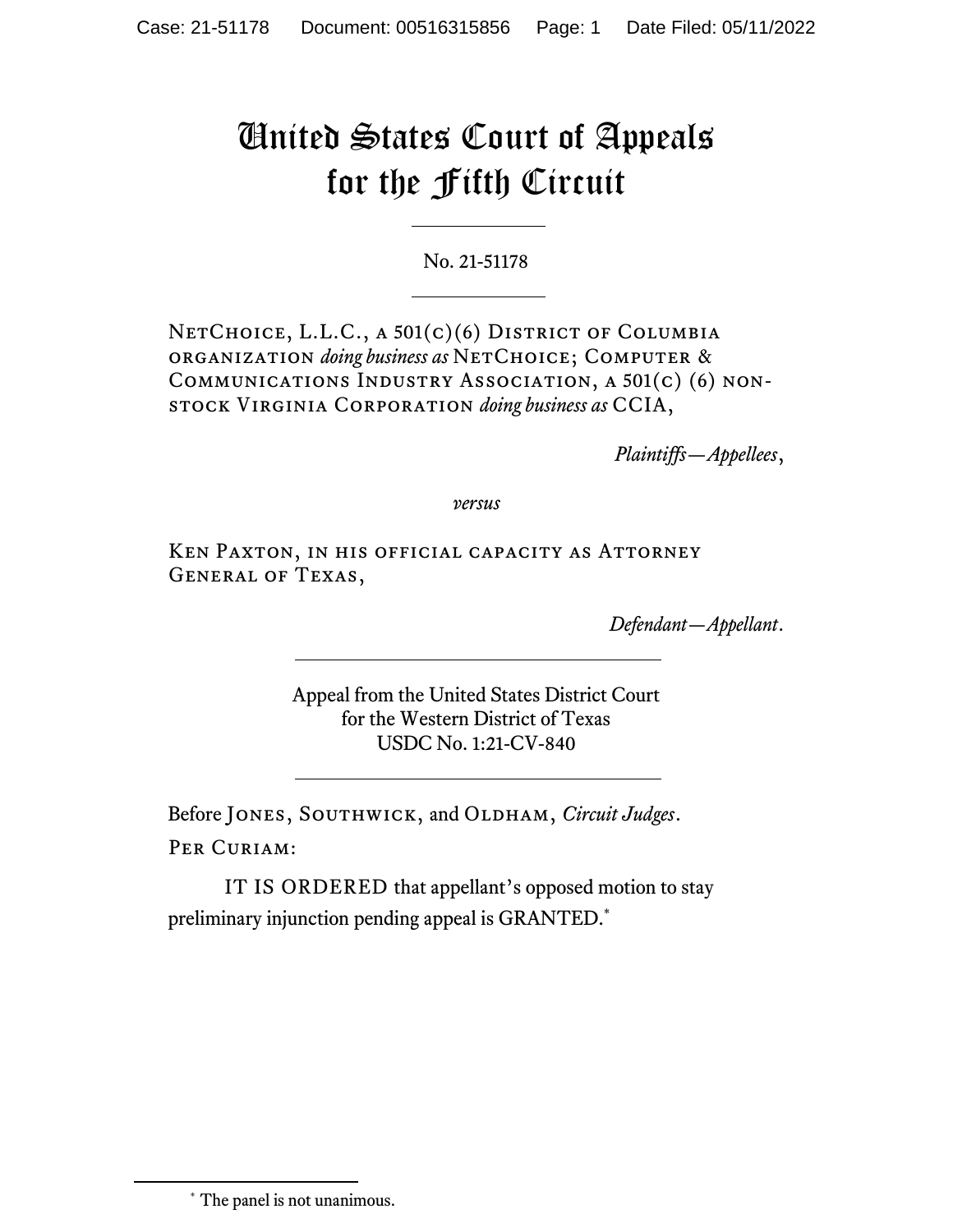## *United States Court of Appeals*

**FIFTH CIRCUIT OFFICE OF THE CLERK**

**LYLE W. CAYCE CLERK**

**TEL. 504-310-7700 600 S. MAESTRI PLACE, Suite 115 NEW ORLEANS, LA 70130**

May 11, 2022

MEMORANDUM TO COUNSEL OR PARTIES LISTED BELOW:

No. 21-51178 NetChoice v. Paxton USDC No. 1:21-CV-840

Enclosed is an order entered in this case.

Sincerely,

LYLE W. CAYCE, Clerk Clour Seared  $\mathbf{By:}$ 

By:<br>Melissa B. Courseault, Deputy Clerk 504-310-7701

Mr. Ryan Baasch Mr. Corbin Barthold Mr. Thomas Arthur Berry Mr. Bruce D. Brown Ms. Jeannette Clack Mr. William Francis Cole Ms. Courtney Brooke Corbello Mr. Todd Lawrence Disher Mr. Matthew Hamilton Frederick Ms. Catherine R. Gellis Mr. Evan Goldberg Mr. Leonid Goldstein Ms. Gabriela Gonzalez-Araiza Mr. David A. Greene Ms. Robin Gross Mr. Alan Gura Mr. Scott A. Keller Mr. Endel Kolde Mr. James R. Lawrence III Mr. Thomas S. Leatherbury Mr. Jeremy Evan Maltz Mr. William Scott McCollough Mr. Matthew R. Miller Mr. Andrei Popovici Mrs. Sarah Rogers Ms. Mary Ellen Roy Mr. Joseph D. Sibley IV Mr. Kyle Singhal Mr. Judd Edward Stone II